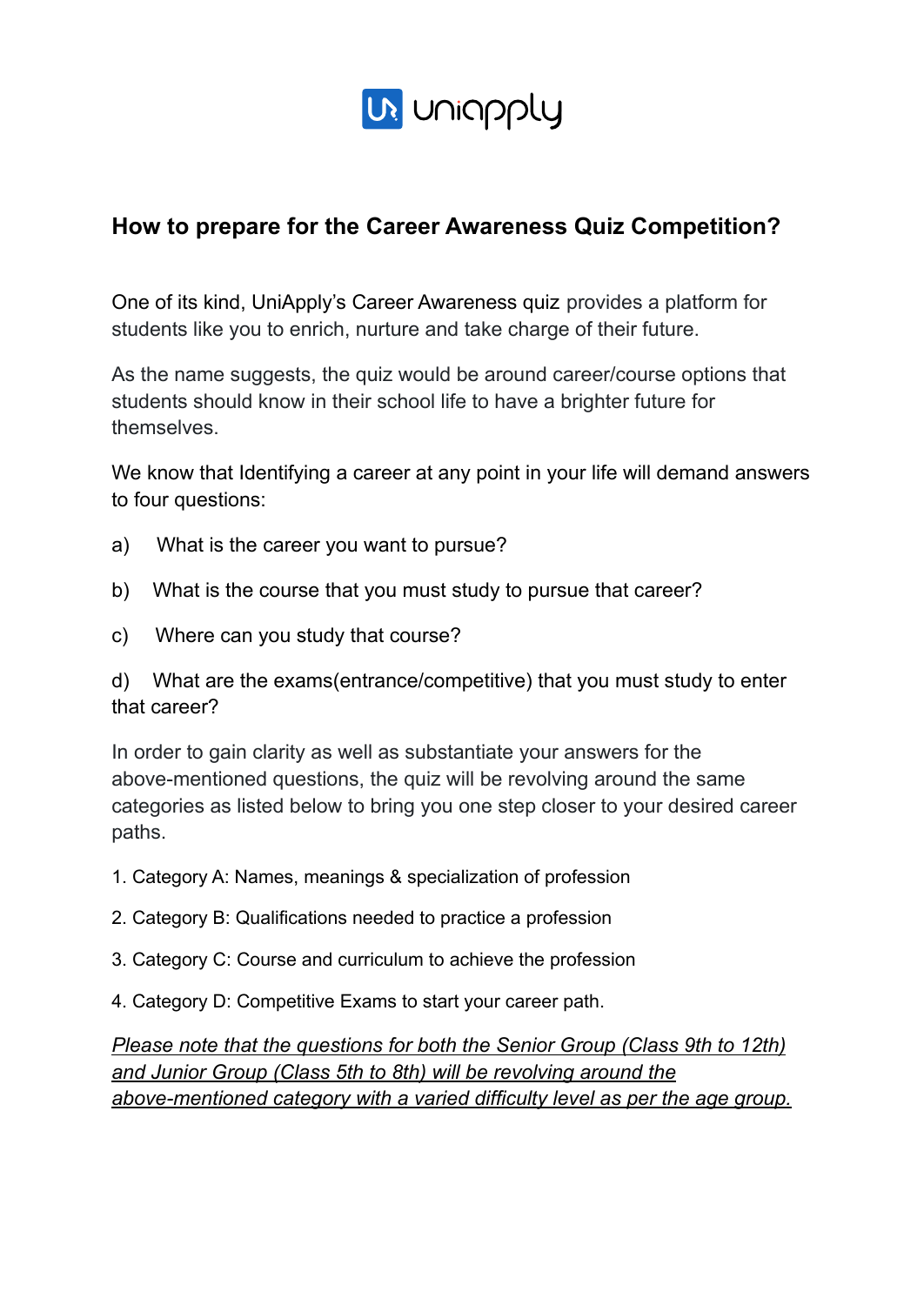

### **Category A: Names, meanings, and specialization of profession**

Every decade a set of new jobs and careers arise which never existed in the previous decade. For instance, one never had computer code writers in the 1960s and the computer was a scientist toy during that time. People born in the 70s never heard of the internet, and Data scientists or Machine Intelligence as work areas have come into being only recently. The listed websites will help you understand different career domains ranging across 18 clusters from Agriculture to Education, from IT to transportation. The Varieties of careers can be learned about through the below-mentioned links:

**1. https://www.careeronestop.org/**

**2.** https://www.careeronestop.org/ExploreCareers/Learn/career-clusters.aspx

# **Category B: Qualifications needed to practice a profession:**

#### **a) Govt. website :**

The official govt website lists down the range of jobs and various services available. It is a valuable resource for checking the eligibility of different careers.

**https://www.ncs.gov.in/**

#### **b) Private Website:**

A host of sites provide great information on jobs, trends, what's in, what is out of flavor, etc. You can refer to these websites to find out the various jobs, their eligibility, their special needs, course and experience requirements. As a student, most jobs would be out of reach for you, but they give good info on the needs of the sector

www.naukri.com

www.monster.com

https://in.indeed.com/